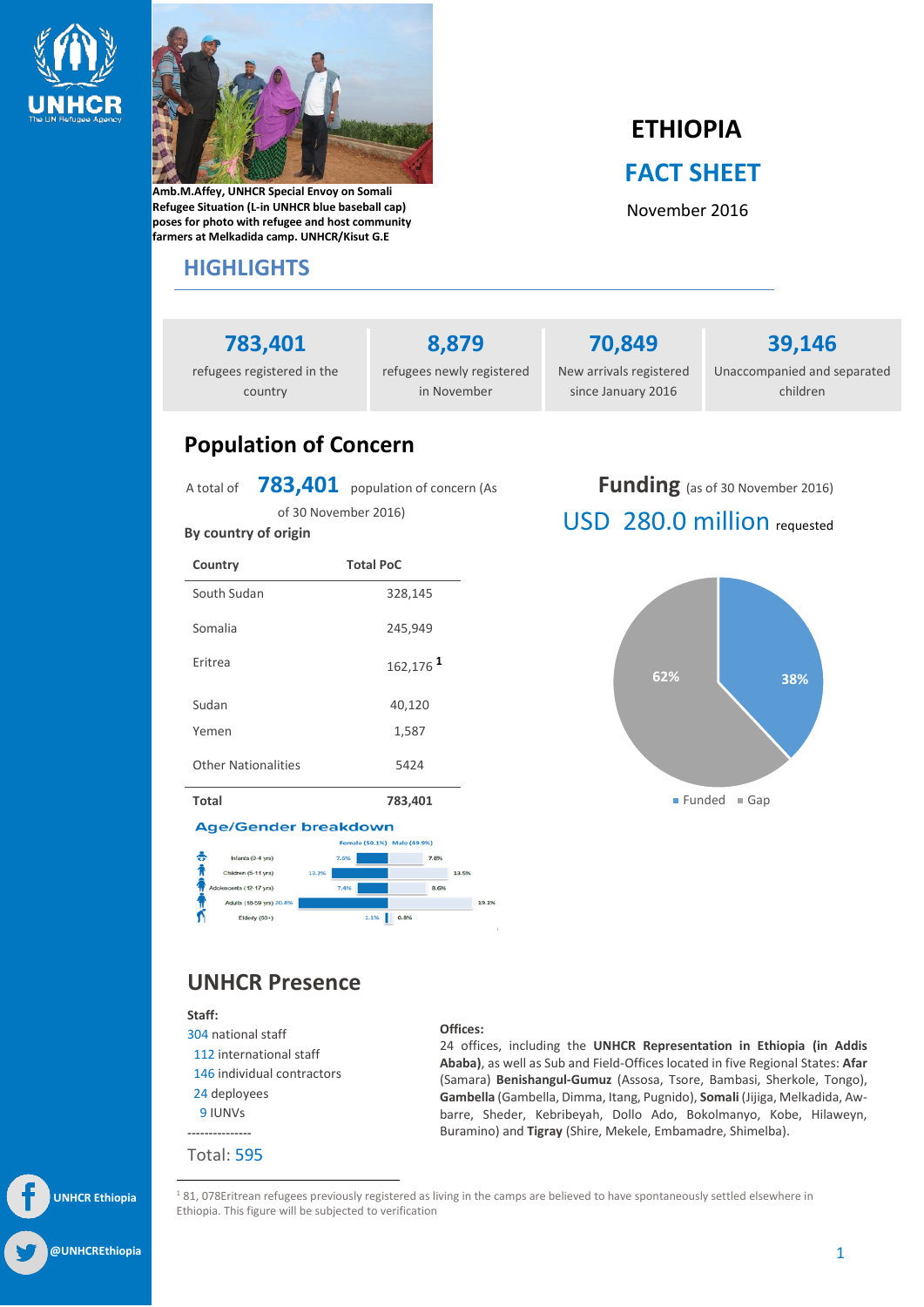## **WORKING WITH PARTNERS**

- The Administration for Refugee and Returnee Affairs (ARRA) is UNHCR's main government counterpart with which close cooperation is maintained to ensure the protection of refugees in Ethiopia.
- UNHCR is fully engaged in coordination fora to mainstream the needs of refugees within humanitarian and national plans. These coordination mechanisms include the UN Country Team, the Humanitarian Country Team, the Refugee Task Force, donor, NGO and inter-agency meetings at the national, field and camp levels. This has ensured an effective coordination environment in the context of the Level 3 Emergency for South Sudanese refugees as well as the development of a Regional Refugee Response Plan.
- Since 3 September, UNHCR, ARRA and partners mounted a coordinated emergency response to a fresh influx of refugees from South Sudan fleeing renewed violence and food shortages in their home country. As of 30 November, some 43,000 new arrivals have been recorded with 64% of them being children under the age of 18 and 23% youth between the age of 15 and 24. Some 9,200 are Unaccompanied and Separated Children. This increasing trend of underage asylum-seekers from South Sudan adds to the already young refugee population in Gambella.

## **MAIN ACTIVITIES**

#### Protection

- A party to both **the 1951 Convention relating to the Status of Refugees**, and its **1967 Protocol** and the **1969 OAU Convention**, the Government of Ethiopia provides protection to refugees from some 20 countries, with the majority originating from South Sudan, Somalia, Eritrea and Sudan. **South Sudanese, Eritreans, Yemenis** and **Somalis originating from South and Central Somalia** are granted **automatic refugee status**. To all others, **individual refugee status determination** is undertaken by the Government's Eligibility Committee, on which UNHCR sits as an observer.
- The Ethiopian Government maintains the policy requiring refugees to reside in **refugee camps**. However, the Government allows certain refugees to reside in the urban areas, primarily Addis Ababa. They include **refugees in need of special medical attention unavailable in camps; refugees with serious protection concerns or inability to stay in camps for humanitarian reasons; and Eritrean Refugees enrolled in the Out-of-Camp Policy (OCP)**. A total of 19,647 such refugees reside in Addis Ababa.

#### Education

 UNHCR is working to roll out the Education Management Information System (EMIS), intended to modernize the collection, reporting and usage of education-related data. In preparation for that, UNHCR and ARRA organized familiarization trainings for all pertinent personnel working in refugee education across all refugee camps in Ethiopia. Education managers, school directors, programme officers and education data managers were some of the participants of the training. The EMIS is a critical education management tool approved by UNESCO.

#### Health

- As of November 2016, a total of 740,902 persons benefited from consultations in all of the health centers in the refugee camps, 11% of whom were from the host communities. Health facility utilization rate stands at 1.3 consultation per refugee per year (standard: 1 - 4 consultations). The mortality rate in children under five is of 0.2/1000/ month and remains within the expected range in all camps. 96% of all deliveries in the camps were conducted with the help of skilled birth attendants.
- As part of UNHCR's strategy to integrate mental health care in primary health care services, 20 psychiatric nurses attended a training of trainers on mental health. They will in turn train general health workers and refugee outreach workers in Gambella, Assosa and Jijiga in the identification and follow up of mental health patients. Health workers will also be trained on treatment of mental health patients, using the standard mhGAP Humanitarian Intervention Guide.

#### Nutrition and Food Security

- So far this year, 6,345 severely acutely malnourished and 10,552 moderately acutely malnourished children aged 6-59 months have been treated in the nutrition centers in all refugee camps.
- The Joint Assessment Mission (JAM) was conducted in 16 refugee camps across all UNHCR Sub/Field Offices in Ethiopia. The objectives include assessing the food security of the refugees, reviewing the on-going food assistance operations and provision of related complementary assistance and services by WFP, UNHCR, ARRA and their partners, and identifying good practices, principal constraints, lessons learned and areas for improvement.

#### Water and Sanitation

- On average 17.5 liters of water are provided to refugees daily, with four out of 25 camps meeting the UNHCR minimum standard of 20 litres per refugee per day. With the exception of the newly opened Nguenyyiel camp, permanent water schemes are available in all camps.
- Water Sanitation and Hygiene (WASH) partners in Gambella continued to respond to the ongoing emergency through construction of communal sanitation facilities and hygiene promotion activities. UNHCR's minimum emergency standards of 15 liters of water per person per day and person to latrine ratio of 1:50 are being achieved albeit the growing numbers of refugees.